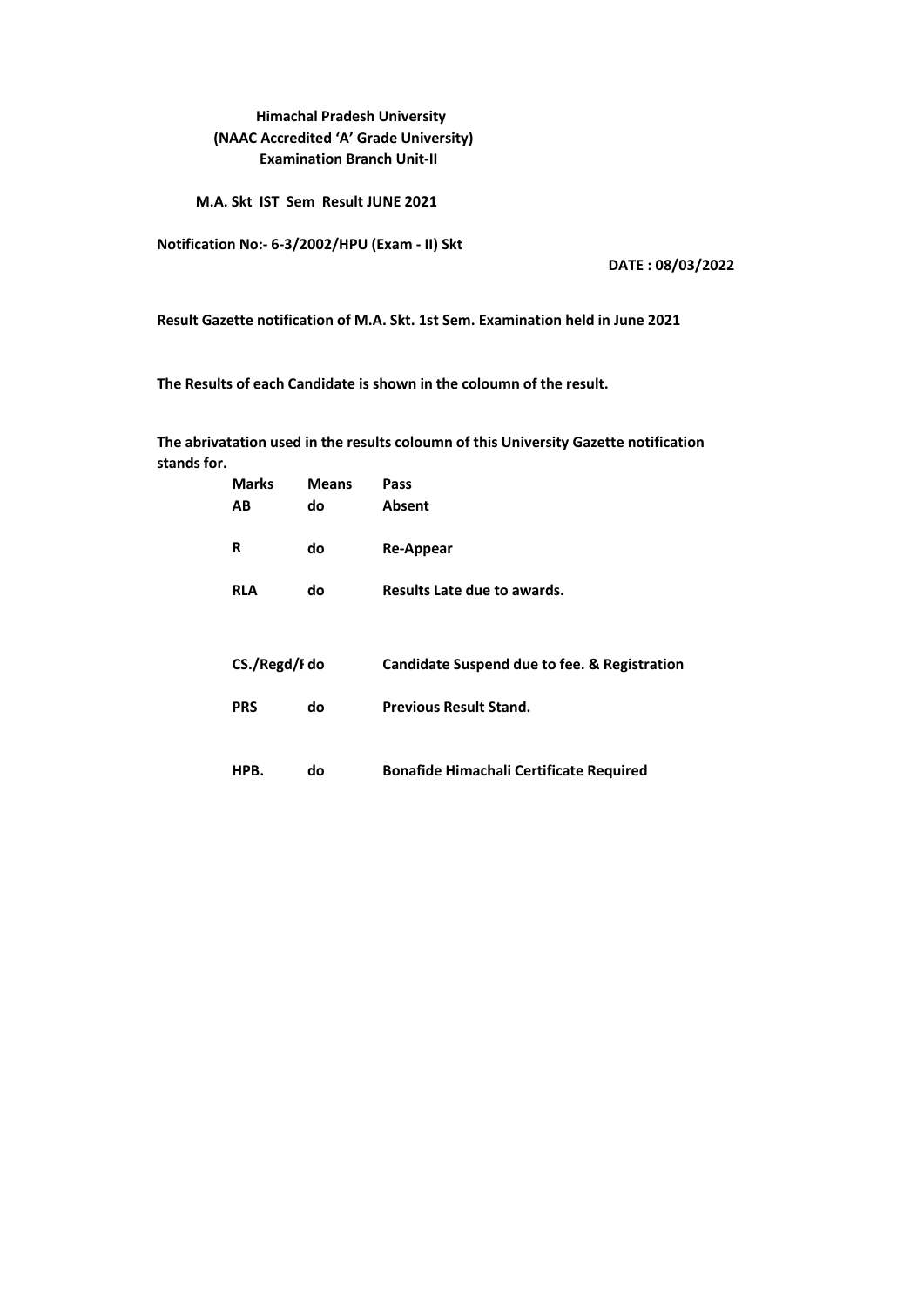|                |                        |                | <b>Father's</b> |                         |               |        |    | Reasult       |
|----------------|------------------------|----------------|-----------------|-------------------------|---------------|--------|----|---------------|
| <b>Roll No</b> | <b>Regd No</b>         | <b>Name</b>    | <b>Name</b>     | <b>Appearing Status</b> |               |        |    | <b>Status</b> |
|                |                        |                |                 |                         | $\mathbf{II}$ | III    | IV | Pass/Re-      |
|                | 05-GKN-                | <b>PARTAP</b>  | <b>SOBHA</b>    |                         |               |        |    |               |
| 31326 45       |                        | <b>SINGH</b>   | <b>RAM</b>      |                         | 46            | 64     |    | 64 PASS       |
|                |                        | <b>PITABER</b> | <b>PRATAP</b>   |                         |               |        |    |               |
|                | 34636 05-LDA-25 ROOP   |                | <b>SINGH</b>    | 45                      |               |        |    | <b>PASS</b>   |
|                |                        | <b>ANIL</b>    | <b>AMBA</b>     |                         |               |        |    |               |
|                | 38810 10-NSS-25 SHARMA |                | <b>DUTT</b>     |                         |               | $66$ - |    | <b>PASS</b>   |
|                | 05-GKN-                | <b>KRISHAN</b> | <b>RONKI</b>    |                         |               |        |    |               |
| 40066 48       |                        | <b>CHARAN</b>  | <b>RAM</b>      |                         | 46            |        |    | <b>PASS</b>   |
|                |                        |                | <b>ROSHAN</b>   |                         |               |        |    |               |
|                | 40184 05-SVJ-17        | <b>ARUN</b>    | <b>LAL</b>      |                         |               | 59 l-  |    | <b>PASS</b>   |
|                |                        | <b>ASHUTOS</b> | <b>PARMESH</b>  |                         |               |        |    |               |
|                |                        | н              | <b>WAR</b>      |                         |               |        |    |               |
|                | 40606 10-BSK-04 SHARMA |                | <b>DUTT</b>     |                         |               |        |    | 59 PASS       |
|                | 10-SCD-                | <b>SUNITA</b>  | <b>SURESH</b>   |                         |               |        |    |               |
| 41194 01       |                        | <b>KUMARI</b>  | <b>KUMAR</b>    | 65                      |               |        |    | <b>PASS</b>   |
|                |                        |                |                 |                         |               |        |    |               |
|                |                        | <b>POONAM</b>  |                 |                         |               |        |    |               |
|                | 41393 14-SEK-20 KUMARI |                | <b>PREM LAL</b> | 42                      |               |        |    | <b>PASS</b>   |
|                | 12-PSA-                | <b>PINGLA</b>  | <b>DURGA</b>    |                         |               |        |    |               |
| 41319 795      |                        | <b>DEVI</b>    | <b>SINGH</b>    | 67                      | 55            |        |    | <b>PASS</b>   |
|                |                        |                |                 |                         |               |        |    |               |
|                |                        |                |                 |                         |               |        |    |               |
|                |                        |                |                 |                         |               |        |    |               |

# **M.A. Skt I Sem Private/Re-Appear June- 2021**

**Deputy Registrar (Exam-II) Controller of Examination H.P. University Shimla - 5 H.P. University Shimla - 5**

Notification No:- 6-3/2002/HPU (Exam - II) Sk Dated : 12/10/2018

**Copy to :**

**(1) The Spl. PS to V.C./C.O.E/Registrar, H.P. University Shimla -5.**

**(2). The Section Officer, Exam Enquiry, H.P. University, Shimla-5**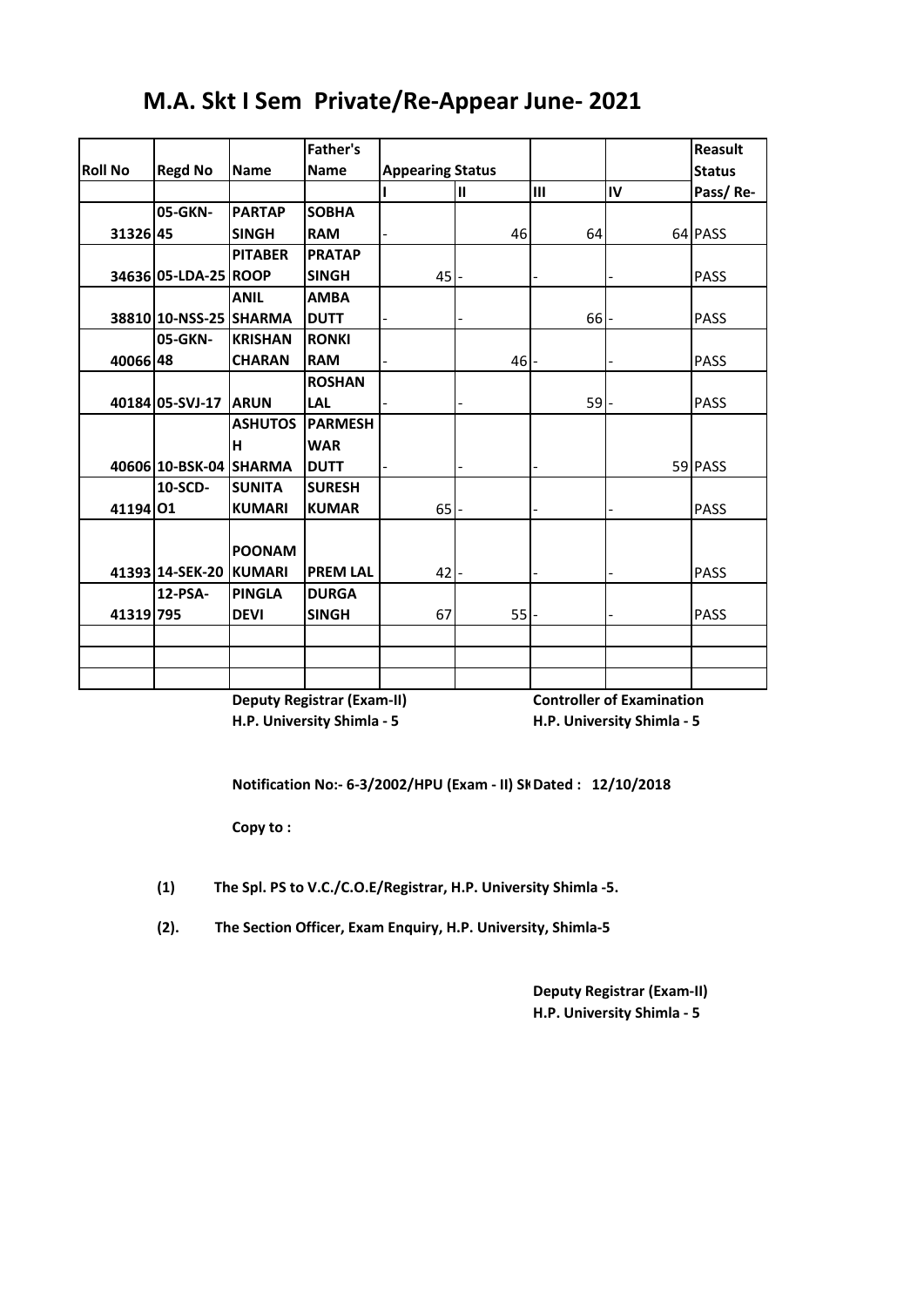### **Himachal Pradesh University (NAAC Accredited 'A' Grade University) Examination Branch Unit-II**

**M.A. 2nd** sem result Jun-21

**Notification No:- 6-3/2002/HPU (Exam - II) Skt**

**DATE : 08/03/2022**

**Result Gazette notification of M.A. Skt. 1st Sem. Examination held in June 2021**

**The Results of each Candidate is shown in the coloumn of the result.** 

**stands for. The abrivatation used in the results coloumn of this University Gazette notification** 

|               | <b>Marks</b> | <b>Means</b> | Pass                                           |
|---------------|--------------|--------------|------------------------------------------------|
|               | АB           | do           | <b>Absent</b>                                  |
|               | R            | do           | <b>Re-Appear</b>                               |
|               | <b>RLA</b>   | do           | Results Late due to awards.                    |
| CS./Regd/I do |              |              | Candidate Suspend due to fee. & Registration   |
|               | <b>PRS</b>   | do           | <b>Previous Result Stand.</b>                  |
|               | HPB.         | do           | <b>Bonafide Himachali Certificate Required</b> |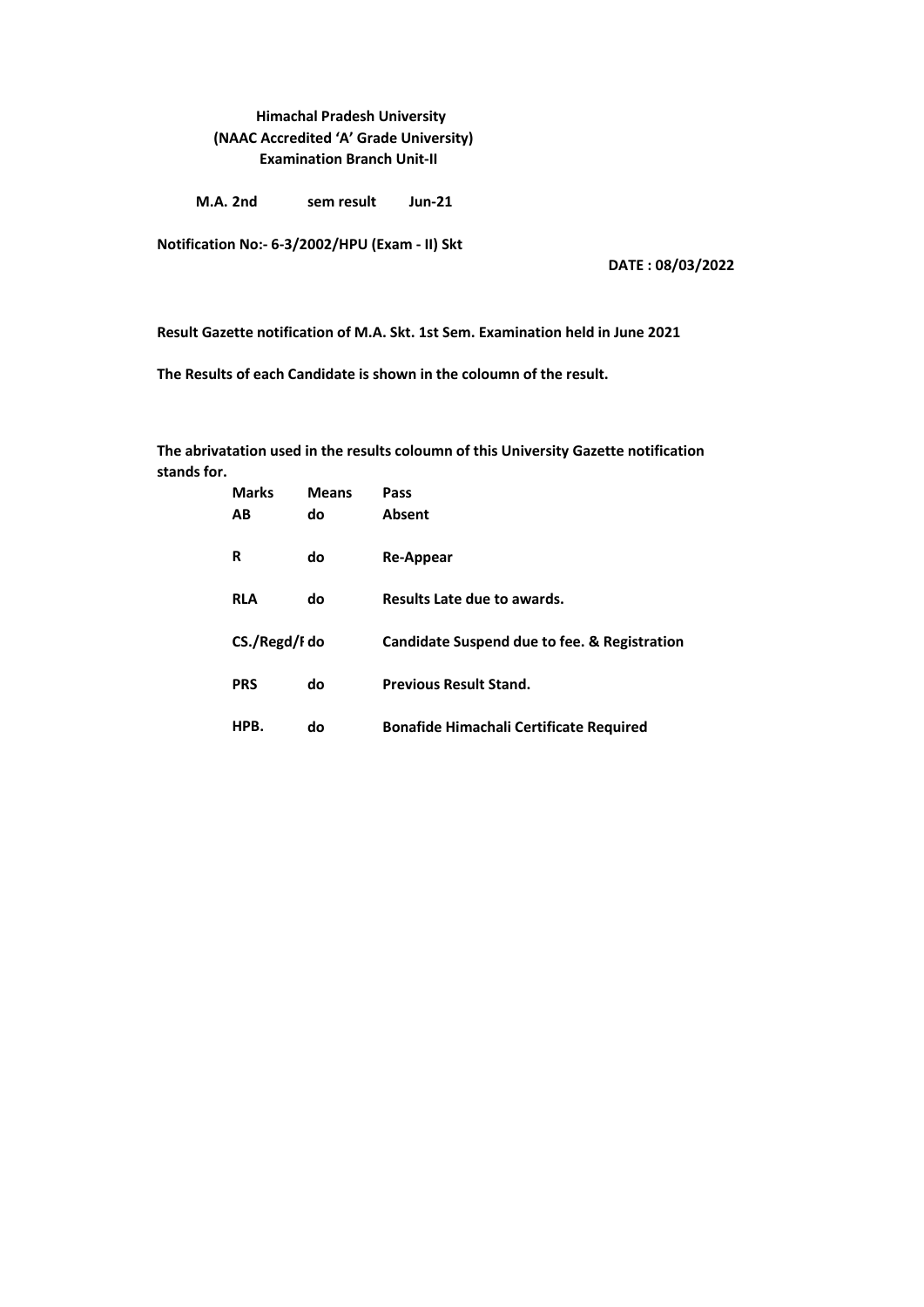|                |                        |                                   | <b>Father's</b>      |                         |    |                                  |       | Reasult       |
|----------------|------------------------|-----------------------------------|----------------------|-------------------------|----|----------------------------------|-------|---------------|
| <b>Roll No</b> | <b>Regd No</b>         | <b>Name</b>                       | <b>Name</b>          | <b>Appearing Status</b> |    |                                  |       | <b>Status</b> |
|                |                        |                                   |                      | $\mathbf v$             | VI | VII                              | VIII  | Pass/Re-      |
|                | 13-CCSKT-              |                                   | <b>KEWAL</b>         |                         |    |                                  |       |               |
| 34590 07       |                        | <b>RITA DEVI</b>                  | <b>SINGH</b>         |                         |    | 1 <sup>1</sup>                   |       | R/VII         |
|                | 13-PNN-                | <b>BRIJ</b>                       | <b>RAMA</b>          |                         |    |                                  |       |               |
| 34956 41       |                        | <b>MOHAN</b>                      | <b>NANDE</b>         |                         |    |                                  |       | <b>ABS</b>    |
|                |                        | <b>RAMA</b>                       | <b>DAULAT</b>        |                         |    |                                  |       |               |
|                | 37653 05-SCS-03 KUMARI |                                   | <b>RAM</b>           |                         |    | 17                               |       | <b>PRS</b>    |
|                | 12-WSP-                | <b>KIRAN</b>                      |                      |                         |    |                                  |       |               |
| 39871 245      |                        | <b>BALA</b>                       | <b>TILAK RAJ</b>     |                         |    |                                  | 3 ABS | R/VII, VIII   |
|                |                        |                                   | <b>ROSHAN</b>        |                         |    |                                  |       |               |
|                | 40184 05-SVJ-17        | <b>ARUN</b>                       | <b>LAL</b>           |                         |    | 55                               |       | <b>PRS</b>    |
|                |                        | <b>TANISH</b>                     | <b>GULJARI</b>       |                         |    |                                  |       |               |
|                | 41066 10-GCS-05 KUMAR  |                                   | <b>LAL</b>           | 80                      |    | 19                               |       | R/VII         |
|                | 10-SCD-                | <b>SUNITA</b>                     | <b>SURESH</b>        |                         |    |                                  |       |               |
| 41393 01       |                        | <b>KUMARI</b>                     | <b>KUMAR</b>         | 65                      |    |                                  |       | <b>PASS</b>   |
|                |                        |                                   |                      |                         |    |                                  |       |               |
|                |                        | <b>POONAM</b>                     |                      |                         |    |                                  |       |               |
|                | 41393 14-SEK-20        | <b>KUMARI</b>                     | <b>PREM LAL LABS</b> |                         |    | $\overline{2}$                   |       | R/V, VII      |
|                | 12-PBP-                | <b>TARO</b>                       | <b>SHRI</b>          |                         |    |                                  |       |               |
| 41463 443      |                        | <b>DEVI</b>                       | <b>KRISHAN</b>       |                         | 57 |                                  | 1 ABS | R/VII, VIII   |
|                |                        |                                   |                      |                         |    |                                  |       |               |
|                |                        |                                   |                      |                         |    |                                  |       |               |
|                |                        | <b>Deputy Registrar (Exam-II)</b> |                      |                         |    | <b>Controller of Examination</b> |       |               |

# **M.A. Skt II ND Private/Re-Appear June- 2021**

**H.P. University Shimla - 5 H.P. University Shimla - 5**

Notification No:- 6-3/2002/HPU (Exam - II) Sk Dated : 12/10/2018

**Copy to :**

**(1) The Spl. PS to V.C./C.O.E/Registrar, H.P. University Shimla -5.**

**(2). The Section Officer, Exam Enquiry, H.P. University, Shimla-5**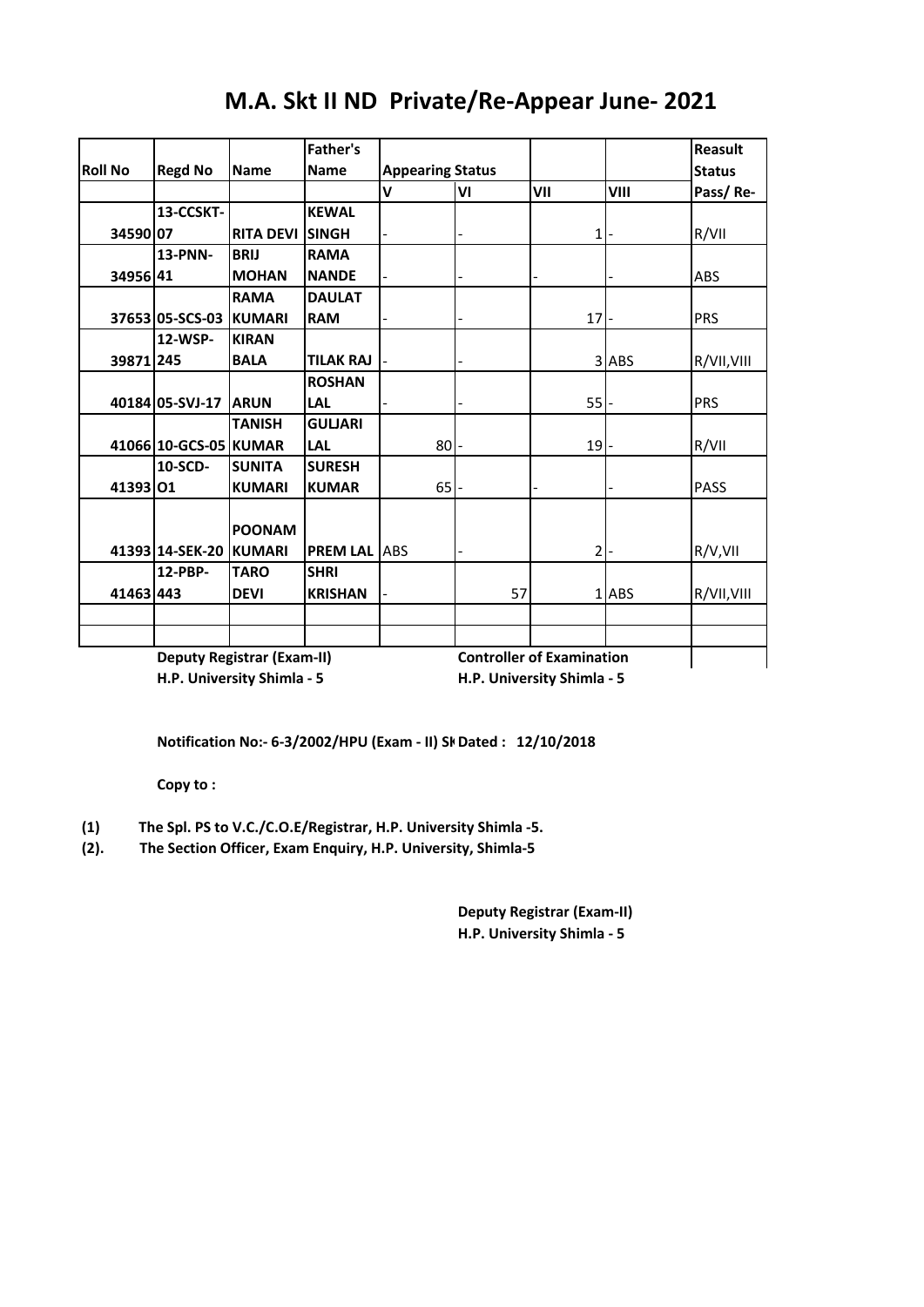#### **Himachal Pradesh University (NAAC Accredited 'A' Grade University) Examination Branch Unit-II**

 **M.A. Skt III rd Sem Result JUNE2021**

**Notification No:- 6-3/2002/HPU (Exam - II) Skt 08-03-2022**

**Result Gazette notification of M.A. Skt. III rd Sem. Examination held in June 2022**

**The Results of each Candidate is shown in the coloumn of the result.** 

**stands for. The abrivatation used in the results coloumn of this University Gazette notification** 

| <b>Marks</b>  | <b>Means</b> | Pass                                           |
|---------------|--------------|------------------------------------------------|
| AB            | do           | <b>Absent</b>                                  |
|               |              |                                                |
| R             | do           | Re-Appear                                      |
| <b>RLA</b>    | do           | Results Late due to awards.                    |
|               |              |                                                |
| CS./Regd/I do |              | Candidate Suspend due to fee. & Registration   |
|               |              |                                                |
| <b>PRS</b>    | do           | <b>Previous Result Stand.</b>                  |
| HPB.          | do           | <b>Bonafide Himachali Certificate Required</b> |
|               |              |                                                |

### **M.A. Skt III Sem Private/Re-Appear June- 2021**

|                |                        |                | <b>Father's</b> |                         |    |        |            | <b>Reasult</b> |
|----------------|------------------------|----------------|-----------------|-------------------------|----|--------|------------|----------------|
| <b>Roll No</b> | <b>Regd No</b>         | <b>Name</b>    | <b>Name</b>     | <b>Appearing Status</b> |    |        |            | <b>Status</b>  |
|                |                        |                |                 | IX                      | ΙX | ΙXΙ    | <b>XII</b> | Pass/Re-       |
|                |                        | <b>BRIJ</b>    | <b>RAMA</b>     |                         |    |        |            |                |
|                | 34956 13-pnn-41 MOHAN  |                | <b>NAND</b>     |                         |    | 7      |            | R/XI           |
|                |                        | <b>SAPNA</b>   | <b>GIAN</b>     |                         |    |        |            |                |
|                | 35246 08-GSS-02 SHARMA |                | <b>CHAND</b>    | $28 -$                  |    |        |            | R/IX           |
|                |                        | <b>VINOD</b>   | <b>TEK</b>      |                         |    |        |            |                |
|                | 35490 06-SVS-84 KUMAR  |                | <b>CHAND</b>    | 43                      | 38 | 41     |            | 53 PRS         |
|                |                        |                |                 |                         |    |        |            |                |
|                | <b>GPL-03-</b>         | <b>KALPNA</b>  | <b>PURSHTA</b>  |                         |    |        |            |                |
| 35991 488      |                        | <b>DEVI</b>    | <b>M CHAND</b>  |                         |    | 43     |            | <b>PASS</b>    |
|                |                        |                | <b>VIJAY</b>    |                         |    |        |            |                |
|                | 37597 14-PKA-60 JYOTI  |                | <b>SINGH</b>    | $55$ -                  |    | $56$ - |            | <b>PRS</b>     |
|                | 11-GCBN-               |                | <b>AURN</b>     |                         |    |        |            |                |
| 38419 167      |                        | <b>KRITIKA</b> | <b>KUMAR</b>    | 40                      |    |        |            | <b>PRS</b>     |
|                |                        | <b>YAGYA</b>   | <b>JEEVN</b>    |                         |    |        |            |                |
|                | 38423 04-LDA-19 CHAND  |                | <b>CHAND</b>    | 44                      |    |        |            | <b>PASS</b>    |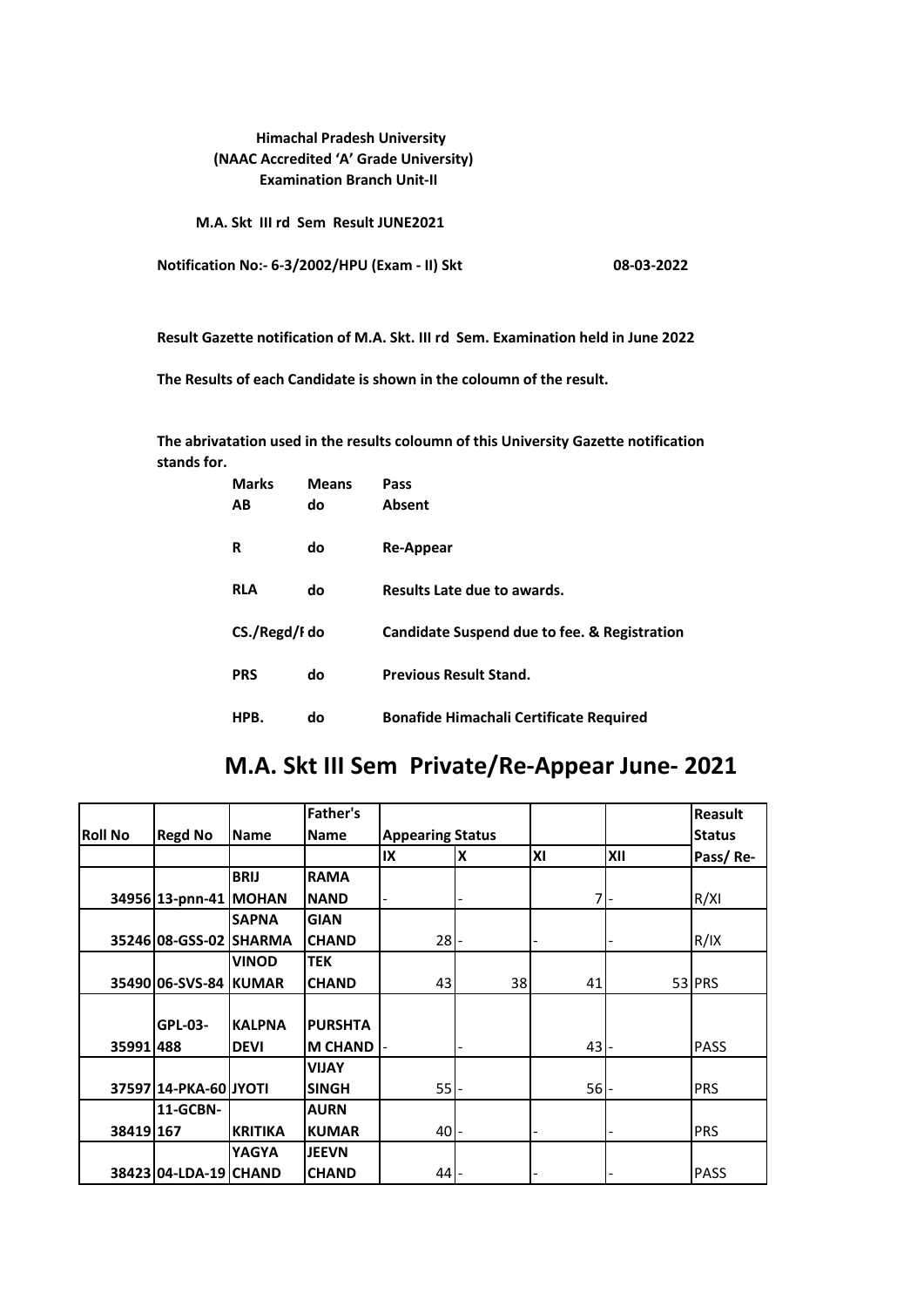|            |                        | <b>SNEHLAT</b> | <b>KHEM</b>     |        |        |    |                |
|------------|------------------------|----------------|-----------------|--------|--------|----|----------------|
|            | 38467 02-NSS-58 A      |                | <b>CHAND</b>    |        | $38$ - |    | <b>PRS</b>     |
|            |                        |                |                 |        |        |    |                |
|            | 38661 07-BSK-09 ADITI  |                | <b>DEV DUTT</b> |        |        | 55 | <b>PASS</b>    |
|            | 05-GKN-                | <b>KRISHAN</b> | <b>RONKI</b>    |        |        |    |                |
| 40066148   |                        | <b>CHARAN</b>  | <b>RAM</b>      | $19$ - |        | AB | R/IX, XI       |
|            | 11-CDH-                | <b>POOJA</b>   | <b>AMIN</b>     |        |        |    |                |
| 40383122   |                        | <b>DEVI</b>    | <b>CHAND</b>    |        |        |    | 42 PASS        |
|            |                        |                |                 |        |        |    |                |
|            | 14-GKN-                | <b>TEJ</b>     | <b>ROSHAN</b>   |        |        |    |                |
| 40577 08   |                        | <b>PRAKASH</b> | <b>LAL</b>      |        |        |    | 52 PRS         |
|            |                        | <b>ARUN</b>    | <b>ANIL</b>     |        |        |    |                |
|            | 40583 12-NSC-02 SHARMA |                | <b>KUMAR</b>    | 25     | 31     | 13 | 47 R/IX, X, XI |
|            |                        | <b>NEERAJ</b>  | <b>BISHAN</b>   |        |        |    |                |
|            | 40607111-BSK-07 KUMAR  |                | <b>SINGH</b>    |        | $42$ - |    | 42 PASS        |
|            |                        | <b>UMA</b>     | <b>BANSHI</b>   |        |        |    |                |
|            | 41272 08-SBS-49        | <b>BHARTI</b>  | <b>LAL</b>      | 39     | 20     | 50 | 55 PRS         |
|            | 12-PKA-                | <b>RANJANA</b> | <b>ATMA</b>     |        |        |    |                |
| 41302 1530 |                        | <b>DEVI</b>    | <b>RAM</b>      |        | $8 -$  |    | R/X            |
|            |                        |                |                 |        |        |    |                |

**Deputy Registrar (Exam-II) Controller of Examination** 

**H.P. University Shimla - 5 H.P. University Shimla - 5**

**Notification No:- 6-3/2002/HPU (Exam - II) Sk Dated : 12/10/2018** 

**Copy to :**

- **(1) The Spl. PS to V.C./C.O.E/Registrar, H.P. University Shimla -5.**
- **(2). The Section Officer, Exam Enquiry, H.P. University, Shimla-5**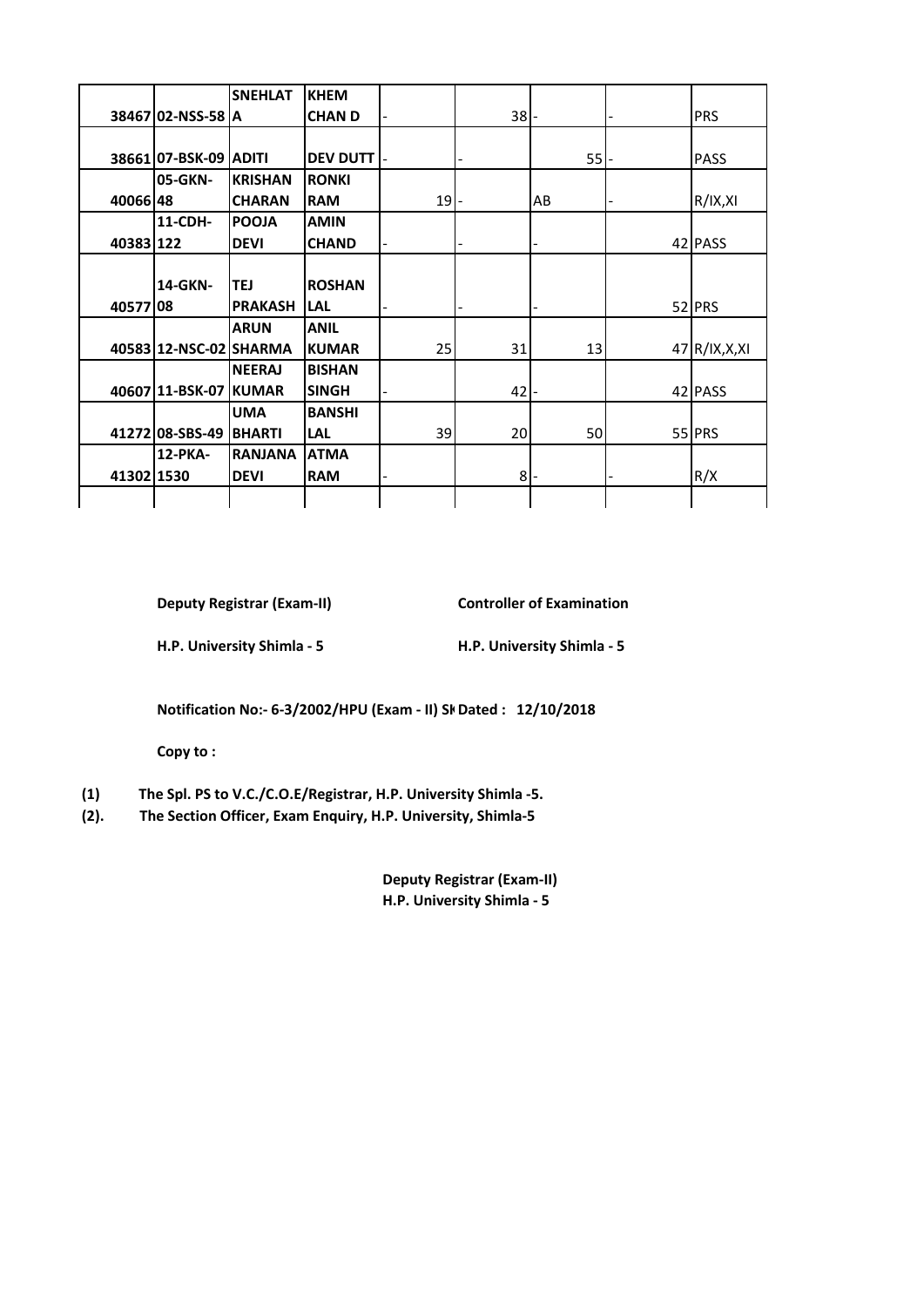**M.A. Skt IV TH Sem Result JUNE2021**

**Notification No:- 6-3/2002/HPU (Exam - II) Skt 08-03-2022**

**Result Gazette notification of M.A. Skt. IV TH Sem. Examination held in June 2022**

**The Results of each Candidate is shown in the coloumn of the result.** 

**stands for. The abrivatation used in the results coloumn of this University Gazette notification** 

|               | <b>Marks</b> | <b>Means</b>                                 | Pass                                           |  |  |  |  |  |
|---------------|--------------|----------------------------------------------|------------------------------------------------|--|--|--|--|--|
|               | АB           | do                                           | <b>Absent</b>                                  |  |  |  |  |  |
|               |              |                                              |                                                |  |  |  |  |  |
| R             | do           | Re-Appear                                    |                                                |  |  |  |  |  |
|               |              |                                              |                                                |  |  |  |  |  |
| <b>RLA</b>    | do           |                                              | Results Late due to awards.                    |  |  |  |  |  |
| CS./Regd/I do |              | Candidate Suspend due to fee. & Registration |                                                |  |  |  |  |  |
|               |              |                                              |                                                |  |  |  |  |  |
| <b>PRS</b>    | do           |                                              | <b>Previous Result Stand.</b>                  |  |  |  |  |  |
|               |              |                                              |                                                |  |  |  |  |  |
| HPB.          | do           |                                              | <b>Bonafide Himachali Certificate Required</b> |  |  |  |  |  |

|                |                        |                |                                |                         |        |           | M.A. Skt IV Sem Private/Re-Appear June- 2021 |                          |  |
|----------------|------------------------|----------------|--------------------------------|-------------------------|--------|-----------|----------------------------------------------|--------------------------|--|
| <b>Roll No</b> | <b>Regd No</b>         | <b>Name</b>    | <b>Father's</b><br><b>Name</b> | <b>Appearing Status</b> |        |           |                                              | Reasult<br><b>Status</b> |  |
|                |                        |                |                                | XIII                    | XIV    | <b>XV</b> | <b>XVI</b>                                   | Pass/Re-                 |  |
|                |                        | <b>SAPNA</b>   | <b>ROSHAN</b>                  |                         |        |           |                                              |                          |  |
|                | 31945 05-SDR-19 DEVI   |                | LAL                            | 63                      | 41     | 37        | 52                                           | 193                      |  |
|                |                        |                | <b>KUNJU</b>                   |                         |        |           |                                              |                          |  |
|                | 32071 06-SDR-63 SONIA  |                | <b>RAM</b>                     | 50                      |        | 48        |                                              | 44 PRS                   |  |
|                | 11-GCBN-               |                | <b>ARUN</b>                    |                         |        |           |                                              |                          |  |
| 38419 167      |                        | <b>KRITIKA</b> | <b>KUMAR</b>                   |                         | 56     |           |                                              | PRS                      |  |
|                | 08-GKN-                | <b>USHA</b>    | <b>KEDAR</b>                   |                         |        |           |                                              |                          |  |
| 38533 29       |                        | <b>DEVI</b>    | <b>SINGH</b>                   | 56                      | 76     | 43        | 60                                           | 243                      |  |
|                | 38661 07-BSK-09 ADITTI |                | <b>DEV DUTT</b>                | 53                      | 67     | 41        | 80                                           | 241                      |  |
|                | 2K-PRC-                | <b>REETA</b>   | <b>GAIN</b>                    |                         |        |           |                                              |                          |  |
| 39220 153      |                        | <b>KUMARI</b>  | <b>CHAND</b>                   | 56                      | 76     | 42        | 53                                           | 227                      |  |
|                | 13-MA-                 | <b>DESHA</b>   |                                |                         |        |           |                                              |                          |  |
| 40043 1241     |                        | <b>DEVI</b>    | <b>DEVILAL</b>                 |                         |        | 42        |                                              | 40 PASS                  |  |
|                |                        | <b>NEERAJ</b>  | <b>BISHAN</b>                  |                         |        |           |                                              |                          |  |
|                | 40607 10-BSK-07 KUMAR  |                | <b>SINGH</b>                   |                         | $69$ - |           |                                              | 60 PASS                  |  |
|                |                        | <b>TANISH</b>  | <b>GULGARI</b>                 |                         |        |           |                                              |                          |  |
|                | 41066 18-GCS-05 KUMAR  |                | <b>LAL</b>                     | 58                      | 51     | 47        | 68                                           | 224                      |  |

 $\mathbb{R}^n$ 

٦